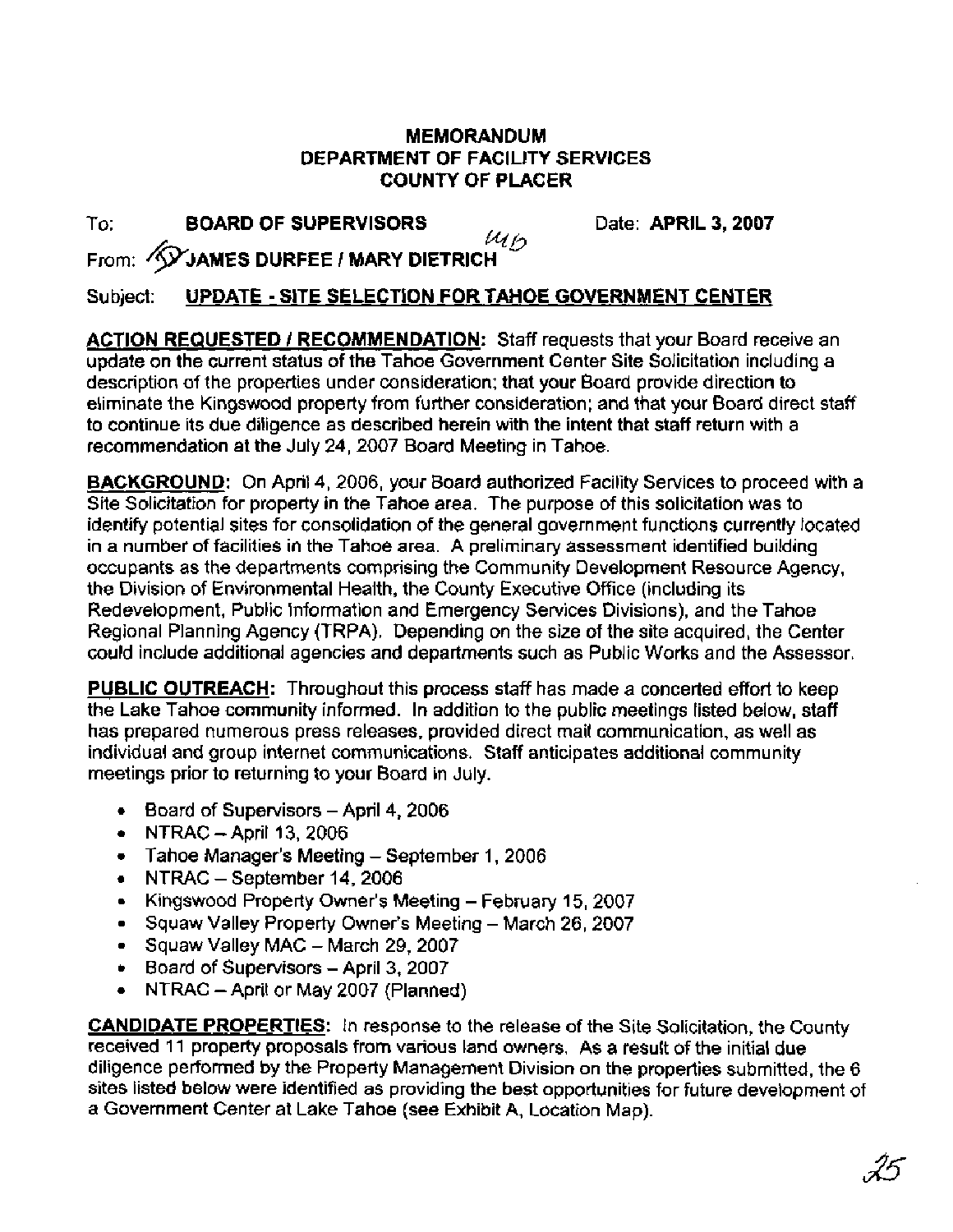The un-prioritized list below provides information and due diligence performed on each of these 6 properties.

- I. West River Road Property (8.3 acres), Owner: James Mark Williamson
	- Location: 490 West River Road (Hwy 89), Tahoe City
	- Preliminary Environmental Site Assessment, soil stability evaluation, land capability and coverage verification, evaluation of lease terms of current occupants
- 2. Trading Post Center (4.56 acres), Owner: Paul Dyer et al and Sierra Crest Company
	- Location: 877 North Lake Blvd (Hwy 28), Tahoe City
	- Communications with owner regarding coverage and developability assertions, review of building floor plans and systems, Phase I Environmental Site Assessment (ESA)
- 3. Truckee North Tahoe (TNT) Materials (2.18 acres, 3.18 acres with County Right-of-way), Owner: Marsh Ventures, Inc.
	- Location: 500 National Avenue, Tahoe Vista
	- Phase I ESA; coverage, developability and Brownfield funding research; conceptual architectural drawings to determine if site could accommodate the Center
- **4.** Kings Beach Properties (3.09 acres), Owner: B.B., LLC
	- Location: (Various) 8666 North Lake Blvd., Kings Beach
	- Conceptual architectural drawings to determine if site could accommodate the Center; and the review of Phase I and II ESAs, leases, and title reports as provided by the Chapter 11 Trustee of the previous owner.
- 5. Kingswood Property (10.26 acres), Owner: Tahoe Truckee Unified School District
	- Location: North National Avenue (off Hwy 267), Kings Beach
	- Land coverage research, chain-control data collection, and meeting with neighboring property owners. Over 1,000 property owners were invited to a public input meeting on February 15, 2007, which resulted in attendance and written comments from over 120 constituents.
- 6. Squaw Valley East Subdivision, Lot 4 (8.2 acres total, 2.2 acres offered to County), Owner: Poulsen Commercial Properties Limited Partnership
	- Location: Squaw Valley Road, Squaw Valley
	- Market Value Analysis, soil composition and water supply research, and meeting with neighboring property owners. Over 350 property owners, agencies and community groups were invited to a public input meting on March 26, 2007, which resulted in attendance and written comments from approximately 40 constituents.

DUE **DILIGENCE:** With each of these properties, Property Management has performed due diligence to further the County's understanding of the opportunities and constraints associated with each proposed site. This work has included investigations by staff as well as contracts for professional services (e.g., market value analysis, environmental assessments, geotechnical review, etc.). Staff has also requested that property owners provide documentation to clarify claims made in their proposals.

Due to the close proximity of the Kingswood property to residentially developed land, the County held a community meeting in February to receive testimony **and** comments specifically related to this site. At this meeting, staff heard valid and resounding opposition from more than 110 residents to the proposed project location. Their concerns focused

واجمه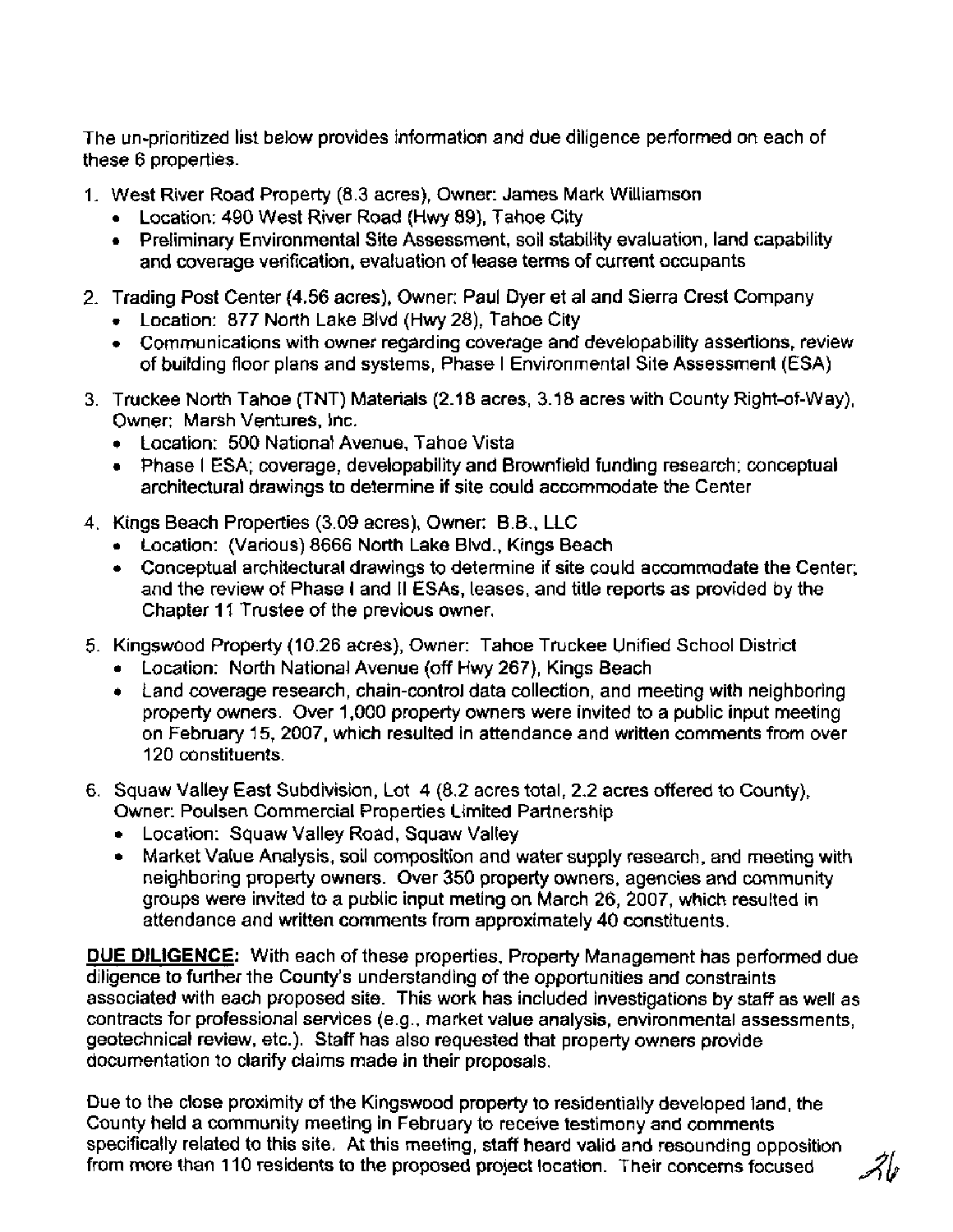primarily on the project's proximity to residences and affiliated impacts (e.g., traffic-safety and congestion, change in neighborhood character and compatibility, elimination of open space abutting residences, environmental impacts, etc.). Community members indicated that the Center should be located in a commercial area (Tahoe City, Tahoe Vista, or Kings Beach), or in Martis Valley. Based on this input, it is recommended that your Board provide direction to staff to eliminate this site from further consideration.

A community meeting was also held in Squaw Valley to review Site 6. Approximately 33 community members attended this meeting. Issues of concern expressed at this meeting included the site's proximity to existing residential development, traffic impacts associated with the ski resort, consistency with the intent of the Squaw Valley General Plan and a lack of compatibility of the Government Center to the area's destination resort economy. However, there was also support for this location.

Through community outreach, staff has consistently heard a number of comments relating to the ultimate selection of a site. In particular, community members have identified properties or have asked staff to pursue sites in different communities that were not submitted via the Site Solicitation process. In response, staff is investigating sites in Martis Valley, including a County owned parcel, and other sites within the Basin property including property owned by the North Lake Tahoe Public Utility District. Staff believes that consideration should be given to the suggestions made by the community as part of the Site Solicitation process. These include:

- Strongly consider sites for the Government Center that are inside the Tahoe Basin.  $\bullet$ This would permit a co-location with TRPA to facilitate land-use process improvements
- Pursue a site(s) that could be TRPA Demonstration projects
- Examine other properties including sites in the Martis Valley, Dollar Hill and Tahoe Vista before making a site determination
- Consider sites that facilitate the redevelopment of blighted areas and which would serve as a catalyst to economic revitalization

**NEXT STEPS:** Through this process, staff has experienced difficulties in identifying a preferred site that clearly meets the County's desired attributes. Not only does each site provide its own opportunities and challenges, development in the Tahoe Basin is highly complex given the regulatory climate. Consequently, additional work is necessary in order to make a recommendation on this project. Based on staffs work to date, due diligence and public comment, the following next steps are recommended in preparation for Board's July meeting in Tahoe:

- Eliminate the Kingswood site from further review
- Continue due diligence on the four remaining properties listed above
- Research new sites in Martis Valley, Tahoe City and Tahoe Vista (as well as other opportunities presented by the community or others)
- Continue to provide community outreach
- Return to the Board of Supervisors July 24, 2007

JD/MD:MR/LM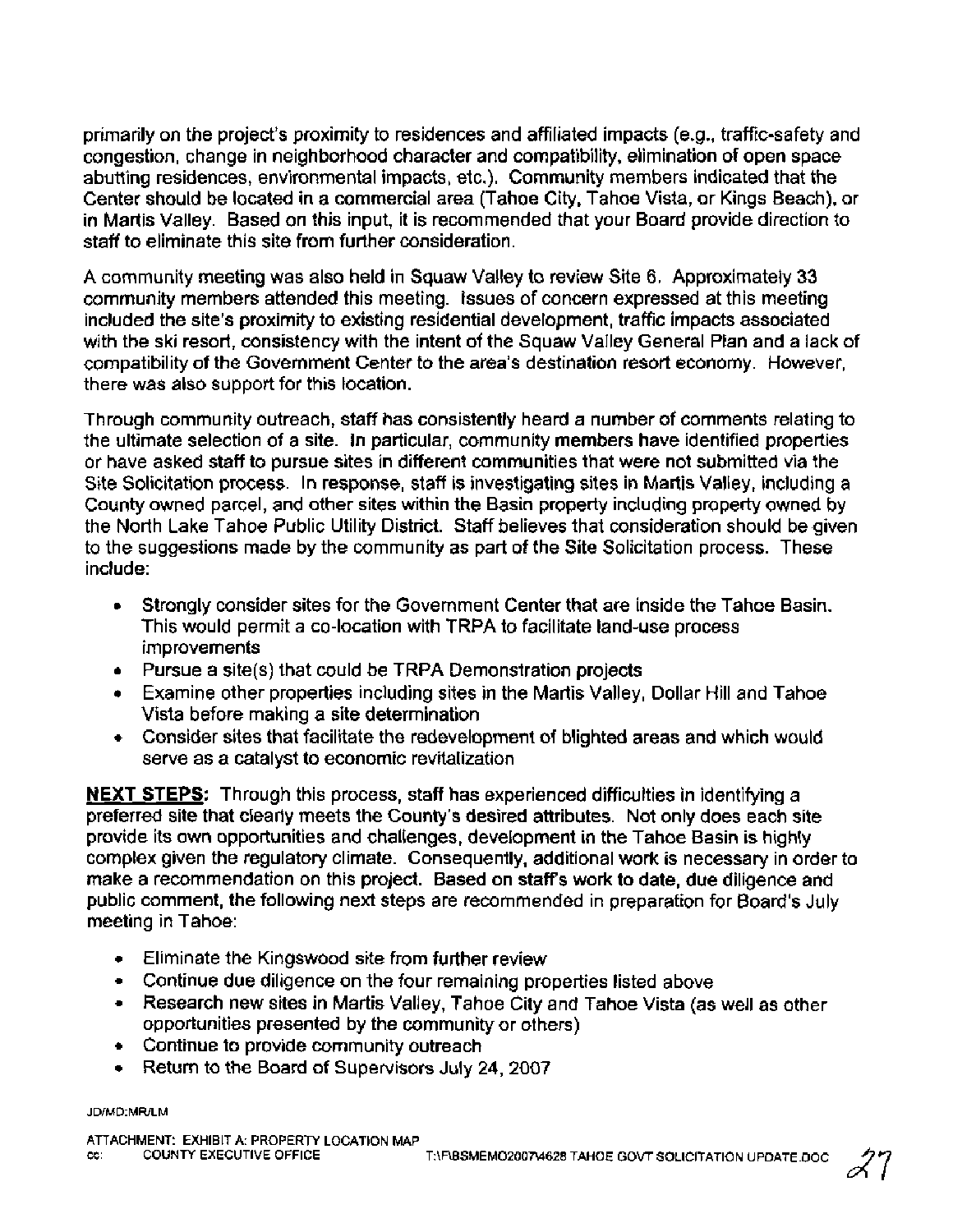## **EXHIBIT A**



28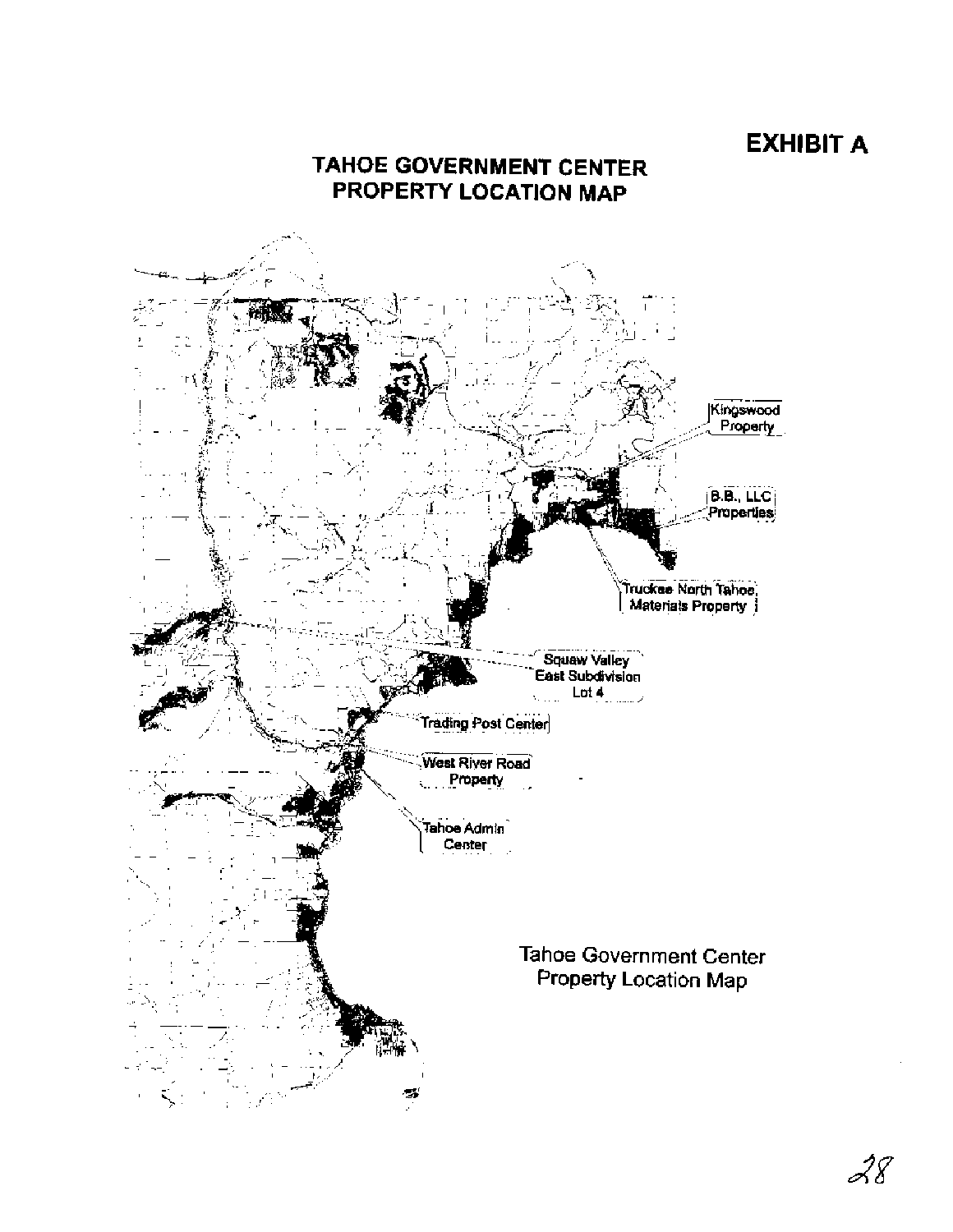March 25,2007

**MAR 2 8 2007 ltaddwww.com** 

**RECEIVED** 

Mr. James Durfee, Director Facility Services Department County of Placer 1 1476 C Avenue Auburn, CA 95603

Dear Mr. Durfee:

Subject: Tahoe Government Center & Kingswood Site

| AGERIA TEM<br>03-07<br>id <b>ate</b> : |
|----------------------------------------|
| Dept. Ttem<br><b>THANK!</b>            |

DATE 3-28.07 XI Board of Supervisors - 5 **KI** County Executive Office X County Counsel Administrative Assistant <u>pa Mite Boule</u>

Being an owner of property in Kingswood since 1973, we recently spent time at our home (1095 Whitehall) at Kingswood, North Lake Tahoe. It was a nice **QUIET** stay . . . especially on Friday, a normal business day.

Upon our arrival, our concerned real estate agent advised us to read the article that appeared on Tuesday, February  $27<sup>th</sup>$  in the Sierra Sun. Yes, we received your notice dated January 30, 2007, regarding the meeting discussed in this news article. We did not attend that meeting because we thought it would NOT be necessary. It is apparent that Kingswood is a residential area and, therefore, NOT suitable for consideration as a proposed site for the Tahoe Government Center.

It will be totally impossible for us to attend the next meeting on Tuesday, April  $3^{rd}$  where according to the Sierra Sun article the Placer County Supervisors will be presented with "short list of the properties" for the Tahoe Government Center. Therefore, we submit for your consideration that the Kingswood site be **DELETED** from the short list for the following reasons:

- $\bullet$  Locate the Center in Kings Beach, Carnelian Bay, Tahoe City, etc. ... these areas are in **NEED** of redevelopment. Also, these areas have a higher population density than Kingswood. Why not decrease the number of **UNOCCUPIED** buildings in these established commercial areas? Why mix a new commercial from the current residential area? Why develop another "new" commercial area?
- Kingswood does NOT have public access/transportation nor traffic controls. Serving only those with transportation is economic discrimination. Should the public's access and safety be ignored?
- Access to the proposed Center for the citizens from Kings Beach or from other lake shore areas will be via the entrances to the subdivision, especially when Hwy 267 has chain controls. Why encourage increased traffic through a quiet, residential area?
- Kingswood's property values would be negatively affected due the increased traffic, lighting and noise created by the Center. Kingswood would then become a less desirable residential area for families and potential/prospective buyers. Why degrade the current owner's property values?